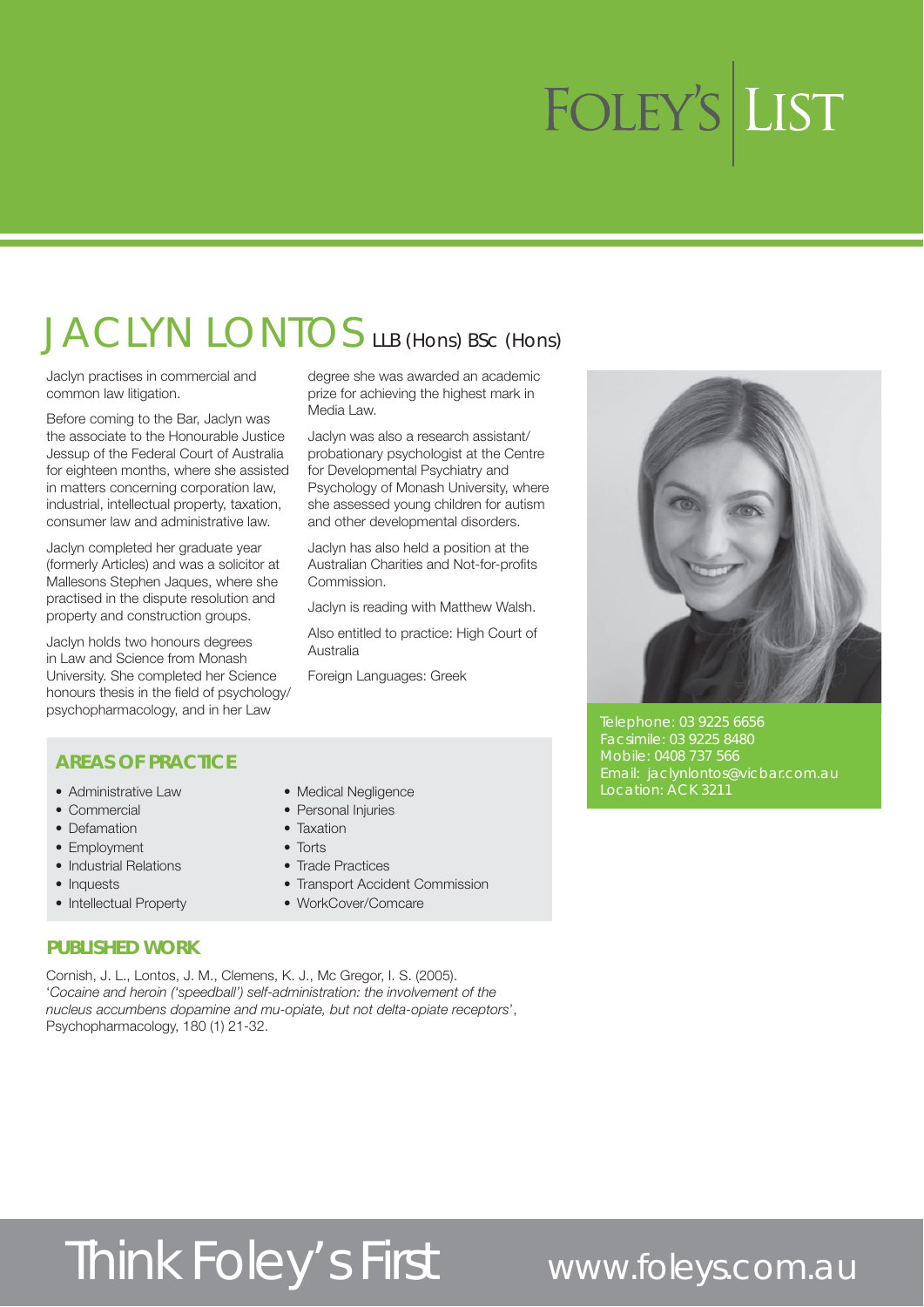### ANDREW NEWMAN BA, LLB, BCL, PhD (Candidate)

Andrew practises primarily in personal injury and industrial relations/employment law, as well as occupational health and safety and commercial law.

Prior to coming to the Bar, Andrew worked as a solicitor at the Transport Accident Commission, focusing on serious injury applications and impairment disputes, as well as a full spectrum of common law, ETAG, statutory benefit and claims-related litigation.

Andrew began his career in Canada, where he worked as an Associate in the Employment and Labour Law department of a national law firm, Gowling Lafleur Henderson LLP. As Canada does not have a separate Bar, Andrew appeared regularly before a variety of courts, administrative tribunals and arbitral panels on behalf of private and public sector employers, as well as individual employees. His experience includes acting as both sole and junior counsel on a variety of civil trials, hearings, interlocutory applications, prehearing conferences, mediations and oral examinations for discovery.

Andrew has also worked as a legal academic, including as a Research Fellow to the Centre of Employment and Labour Relations Law and a Teaching Fellow of Corporate Law at Melbourne Law School, where he is currently undertaking a PhD. He has also lectured

and tutored at Deakin University's School of Law.

He is a recipient of the 2011 Julian Small Foundation Annual Research Grant (funded by the Partners of Minter Ellison), an Australian Post-Graduate Award and several commendations for the teaching of law, including Deakin University's Vice-Chancellor's Commendation for Excellence in Teaching (for his lecturing of Workplace Law in 2011). Andrew is a frequent speaker on industrial relations/employment law issues and has published widely in this area. He has also acted as a legal education consultant to the Australia and New Zealand Institute of Insurance and Finance in the design of their statutory personal injury law training programme and has advised a range of international and governmental organisations on legal policy issues, including the United Nations Development Programme's Human Rights Project in Sana'a, Yemen.

Andrew holds an LLB and BCL from McGill University, Montreal and a BA from the University of British Columbia, Vancouver. He speaks and reads advanced French, as well as intermediate Spanish, German and Dutch.

Andrew is reading with Áine Magee and his senior mentor is Frank Parry, S.C.

Andrew was admitted in Ontario in 2006.



Telephone: 03 9225 8542 Facsimile: 03 9225 8480 Mobile: 0428 899 069 Chambers: ODE 1322

### **AREAS OF PRACTICE**

- Administrative Law (Judicial Review)
- Administrative Law (Merits Review)
- Constitutional Law
- Corporations and Securities
- Commercial Law
- Discrimination
- Employment Law
- Equal Opportunity
- Government Law
- Guardianship and Administration • Human Rights
- Industrial Relations
- Inquests, Coroner's Court
- $\bullet$  Insurance
- Licensing and Disciplinary Tribunals
- Occupational Health and Safety
- Personal Injuries
- Professional Negligence
- Statutory Interpretation
- $\bullet$  Torte
- Transport Accident Commission
- WorkCover/Comcare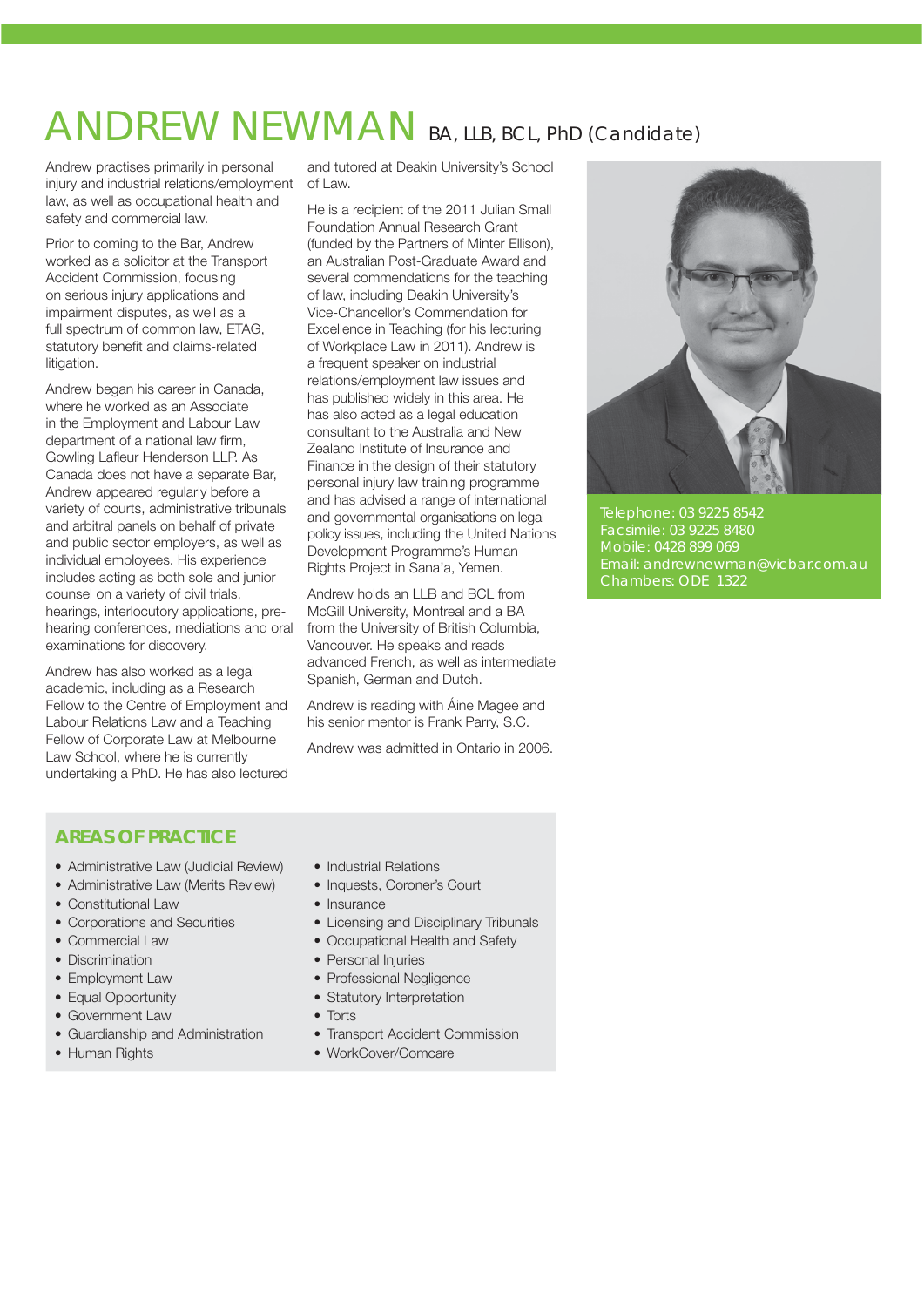### ROBIN CHAN LLB (Hons), B.Com, MTax

Robin practises in the area of civil law, including commercial and equity, revenue and probate law.

Robin graduated from the University of Melbourne with a Bachelor of Laws (Hons) and a Bachelor of Commerce in 2003. He completed his Master of Tax from the same university in 2012.

He worked as a researcher in the Court of Appeal Division of the Supreme Court of Victoria, and briefly as an associate to the Honourable President Chris Maxwell, before he undertook his articles of clerkship with Deacons Lawyers (now known as Norton Rose Australia). After his admission to practise, he worked as a solicitor in the Tax and Banking & Finance groups of that firm.

Robin has also worked as an associate to the Honourable Justice Susan Kenny of the Federal Court of Australia. Just prior to coming to the Bar, he was an associate to the Honourable Justice David Habersberger of the Supreme Court of Victoria where his Honour was the principal judge in charge of the Commercial and Equity Division and the judge in charge of the Probate List.

Robin is fluent in Mandarin.



Telephone: 03 9225 8402 Facsimile: 03 9225 8480 Mobile: 0499 900 113 Email: robin.chan@vicbar.com.au Chambers: ODW 405

#### **AREAS OF PRACTICE**

- Commercial Law
- Banking and Finance
- Bankruptcy/Insolvency
- Consumer Credit
- Equity/Trusts
- Probate/Wills/TFM
- $\bullet$  Taxation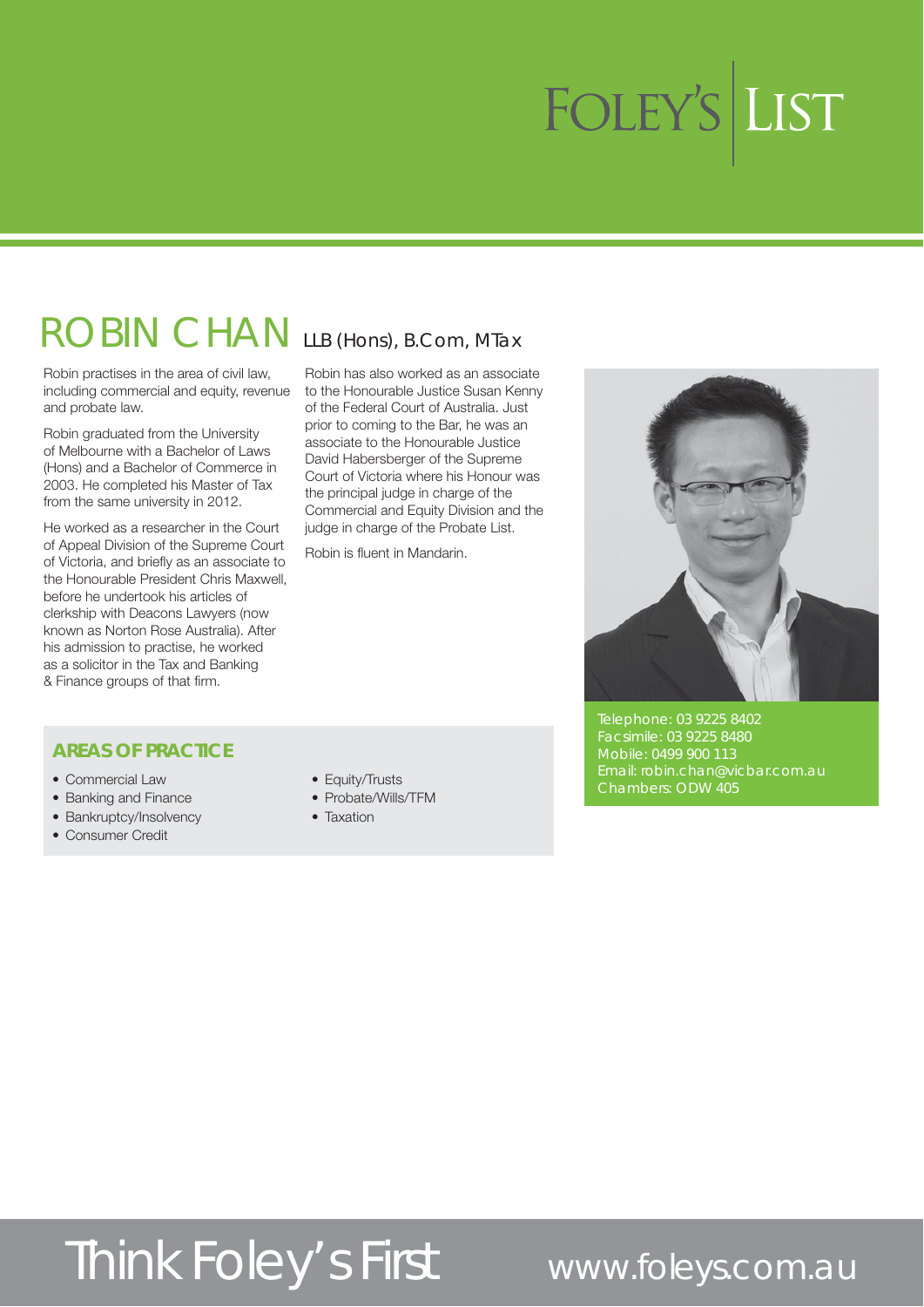## PHILLIP F BLOEMEN LLB, BA (HONS)

Phillip has extensive experience in the criminal law, appearing daily as a solicitor advocate for five years under Accredited Criminal Law Specialist Steven Pica. Phillip had carriage of and appeared in a wide range of criminal matters including:

- Appeals, Pleas and Bail Applications in the County Court
- Bail Applications, Intervention Orders, Pleas, Contested Hearings and Contested Committals in the Magistrates Court

#### **AREAS OF PRACTICE**

- Criminal Law/ Intervention/ Compensation
- Criminal Law (Appellate)
- $\bullet$  Traffic Law

Phillip has also had the carriage of cases involving drug trafficking, sex offences and homicides, including the Desmond Moran murder case.

Phillip is reading with Tony Trood.

- Intervention Orders
- Administrative Law
- $\bullet$  VOCAT



Telephone: 03 9225 7777 Facsimile: 03 9225 8480 Mobile: 0403 217 729 Email: phillipbloemen@vicbar.com.au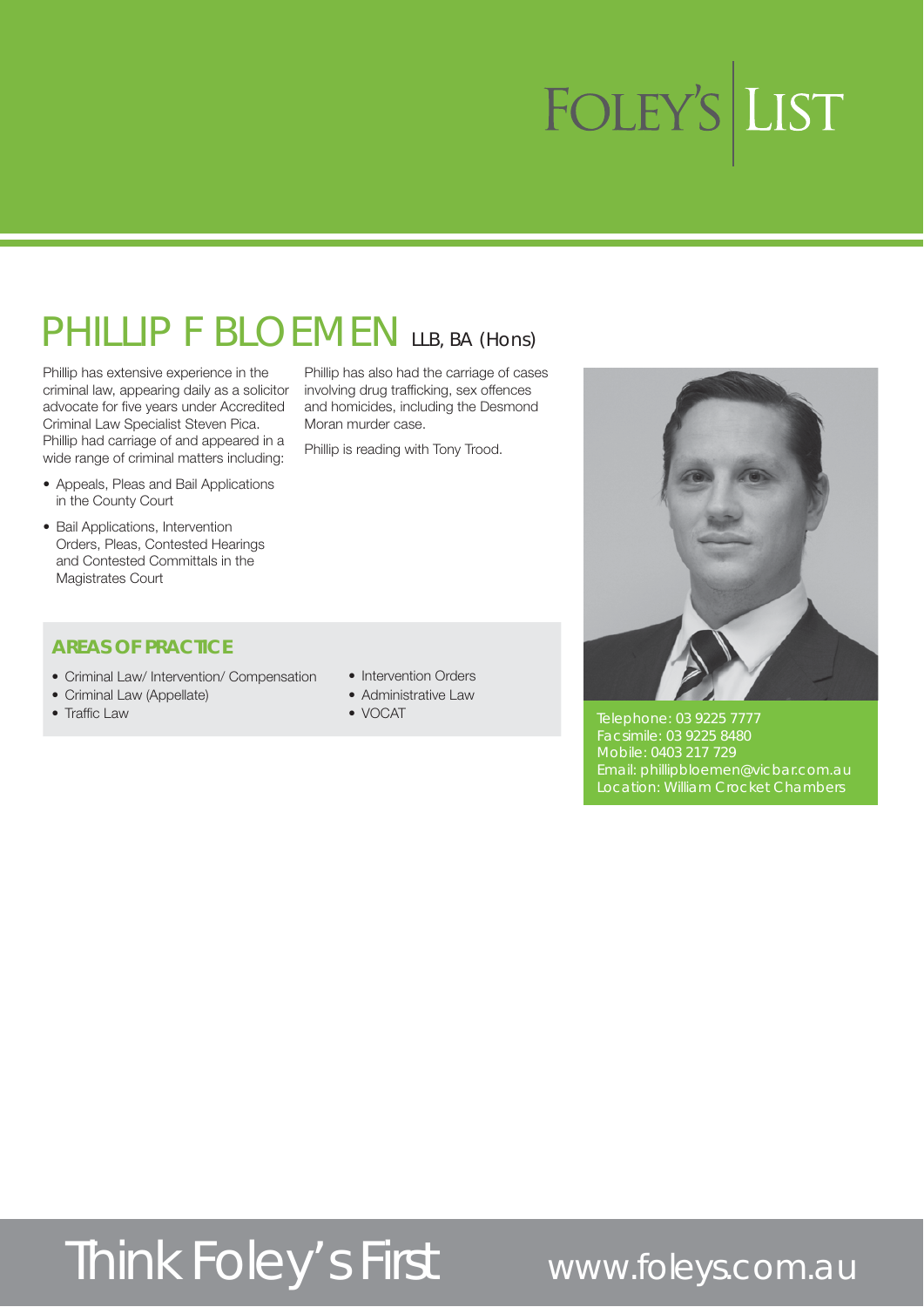## **HAYDEN RATTRAY LLB**

Hayden practises in criminal law and in related proceedings including Worksafe, ASIC and industry commission prosecutions, administrative law and licensing and disciplinary tribunal hearings.

Hayden also practises in construction, planning and local government law.

Hayden commenced his practice in 2007 as an employee solicitor at the New Zealand Securities Commission.

He then worked in general practice before moving to Victoria and commencing practise here in 2010. Until he signed the bar roll Hayden practised as a solicitor advocate specialising in indictable criminal cases.

Hayden is committed to ensuring that his clients receive the best quality advice and representation and understands the importance to a solicitor of receiving high quality and timely service from a barrister.



#### **AREAS OF PRACTICE**

- Building & Construction
- Environment
- Licensing & Disciplinary Tribunals
- Occupational Health & Safety
- Planning & Local Government
- Sports Law
- $\bullet$  Criminal Law
- Appeals Appellate

Telephone: 03 9225 8759 Mobile: 0458 555 152